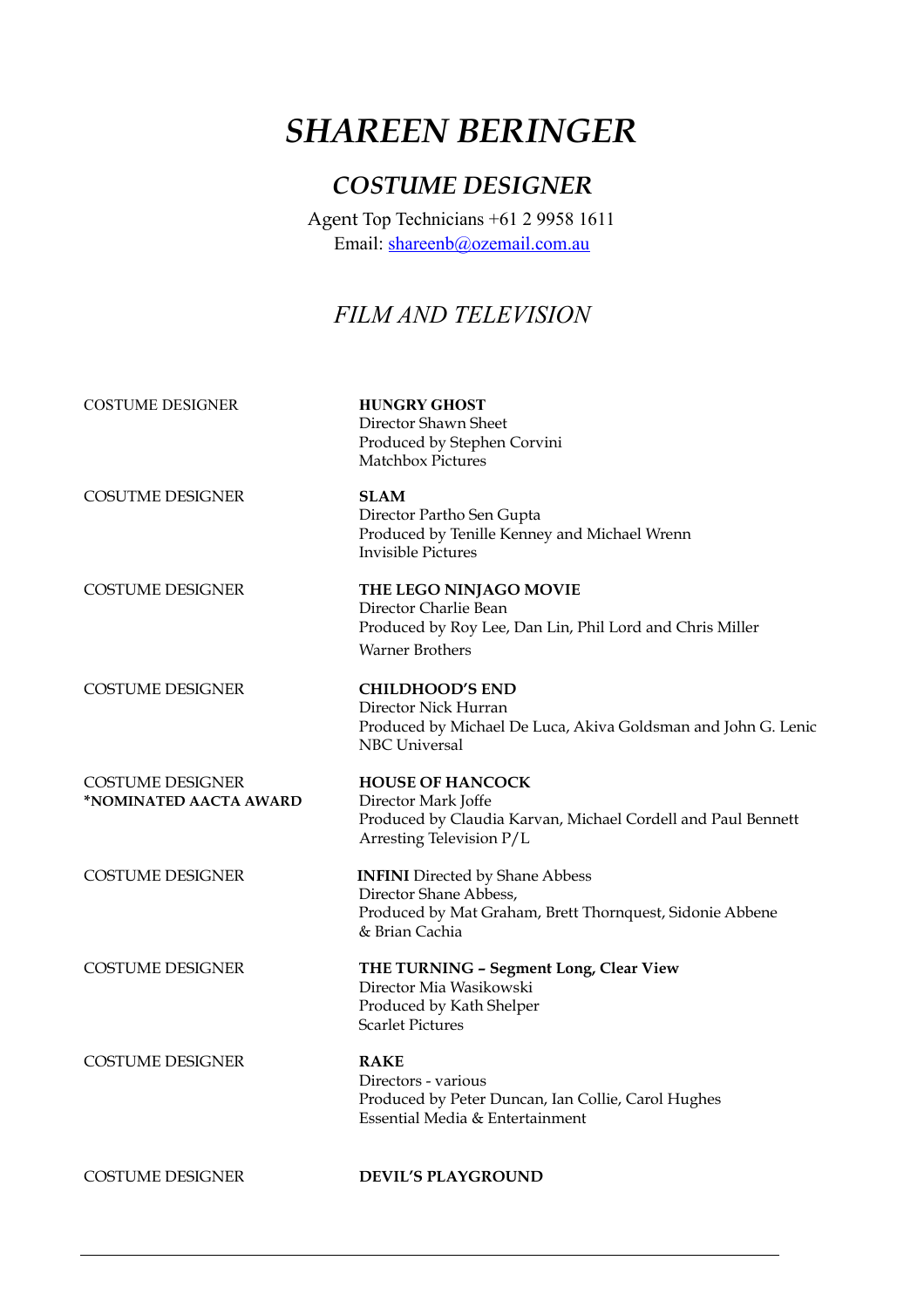|                                                                                               | <b>SHORT FILMS</b>                                                                                                                   |
|-----------------------------------------------------------------------------------------------|--------------------------------------------------------------------------------------------------------------------------------------|
| <b>ASSISTANT DESIGNER</b>                                                                     | <b>GHOST RIDER</b><br>Directed by Mark Steven Johnston<br>Produced by Sony Pictures<br>Costume Designer Lizzy Gardiner               |
| ASSISTANT DESIGNER                                                                            | <b>THE WOLVERINE</b><br>Directed by James Mangold<br>Produced by Twentieth Century Fox Film Corp.<br>Costume Designer Isis Mussenden |
| <b>COSTUME DESIGNER</b><br>*Nominated for AFI Best Costume Design                             | HEY HEY IT'S ESTHER BLUE BURGER<br>Directed by Cathy Randal<br>Produced by Miriam Stein<br>Tama Films                                |
| COSTUME DESIGNER                                                                              | <b>UNINHABITED</b><br>Directed by Bill Bennett<br>Produced by Paul Quin<br>Uninhabited Films                                         |
| <b>COSTUME DESIGNER</b>                                                                       | <b>GRIFF THE INVISIBLE</b><br>Directed by Leon Ford<br>Produced by Nicole O'Donohue<br>Green Park Pictures                           |
| <b>COSTUME DESIGNER</b><br>*Nominated for Palme d'Or Cannes<br>*Nominated for AACTA/AFI award | <b>SLEEPING BEAUTY</b><br>Directed by Julia Leigh<br>Produced by Jessica Brentnall<br>Magic Films                                    |
| <b>COSTUME DESIGNER</b><br>*NOMINATED AACTA AWARD                                             | <b>GODDESS</b><br>Directed by Mark Lamprell<br>Produced by Richard Keddie - The Film Company<br>The Film Co                          |
|                                                                                               | Directed by Rachel Ward, Tony Krawitz<br>Produced by Helen Bowden<br><b>Matchbox Pictures</b>                                        |
|                                                                                               |                                                                                                                                      |

COSTUME DESIGNER **THE TURNING** 

COSTUME DESIGNER **VINYL**

COSTUME DESIGNER **KATOOMBA** Directed by Leon Ford Produced by Nicole O'Donohu

Kath Shelper Scarlet Pictures

Mia Wasikowski

 Directed by Ashley Fairfield Produced by Annemarie Bell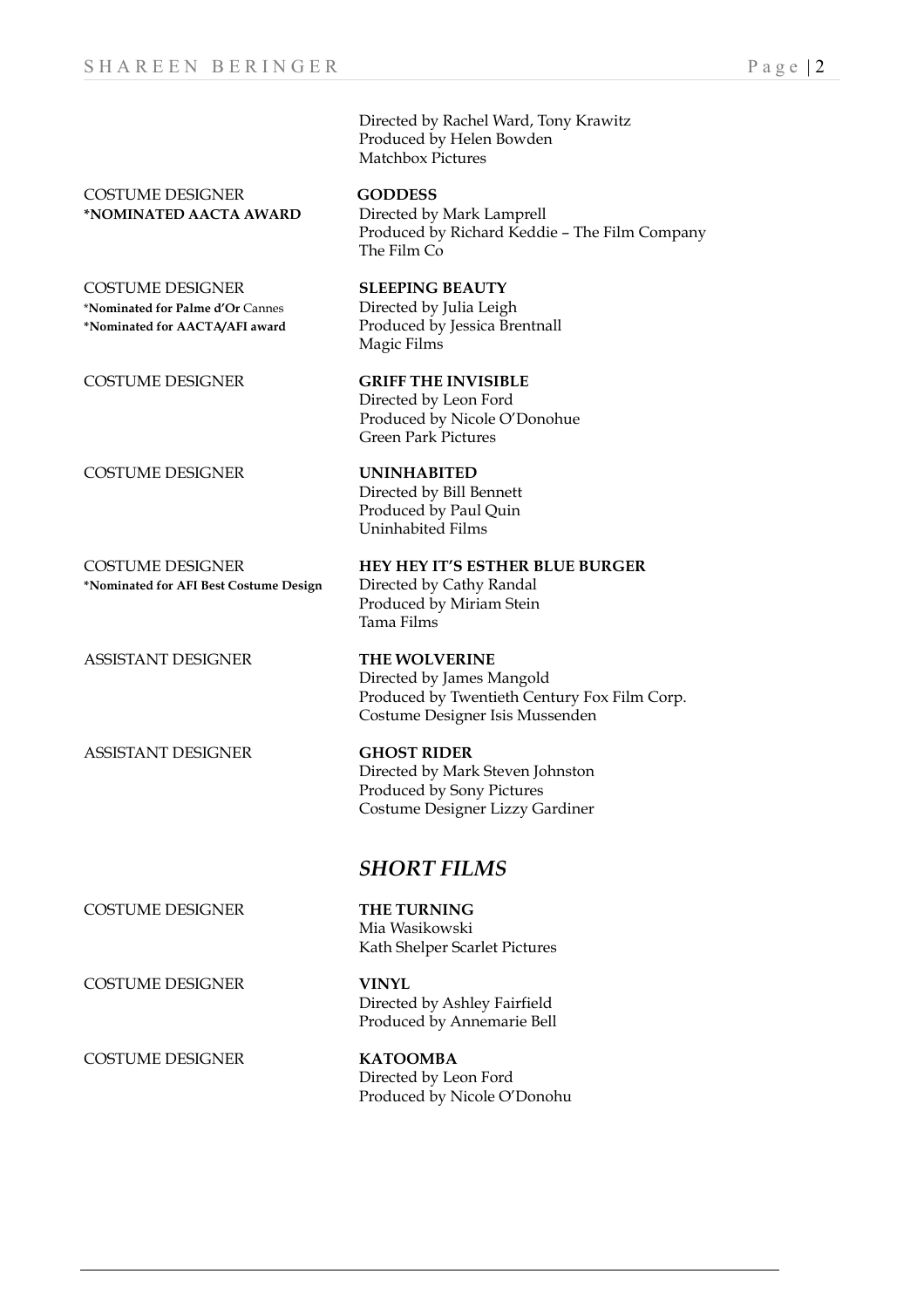### *COMMERCIALS*

COSTUME DESIGNER **TOYOTA HILUX**

COSTUME DESIGNER **TIM TAMS** 

COSTUME DESIGNER **COMM BANK** 

COSTUME DESIGNER **FOXTEL** 

COSTUME DESIGNER **PATEK PHILLIPE** 

COSTUME DESIGNER **V ENERGY DRINK** 

COSTUME DESIGNER **TAB** 

COSTUME DESIGNER **NRMA** 

COSTUME DESIGNER **HSBC**

COSTUME DESIGNER **KFC**

COSTUME DESIGNER **SUBARU FORRESTER** 

 Finch Directed by Benji Weinstein

COSTUME DESIGNER **SAMSUNG ODYSSEY LAPTOP** Pandora Films

> Exit Films Directed by Gaysorn Thavat

Good Oil Directed by JH Beetge

Finch Directed by Nick Ball

Exit Films /UK Partizan LTD Directed by Michael Geoghegan

Exit Films Directed by Benjamin Weinstein

COSTUME DESIGNER **BANK OF SOUTH AUSTRALIA** Exit Films Directed by Benjamin Weinstein

COSTUME DESIGNER **QANTAS Feels Like Home**  Exit Films Directed by Mark Molloy

> Jungle Boys Directed by Scott Picket

Collider Directed by Ben Briand

Doll / UK Park Pictures Directed by Patrick Chen

 Collider Directed by Damon Cameron

Revolver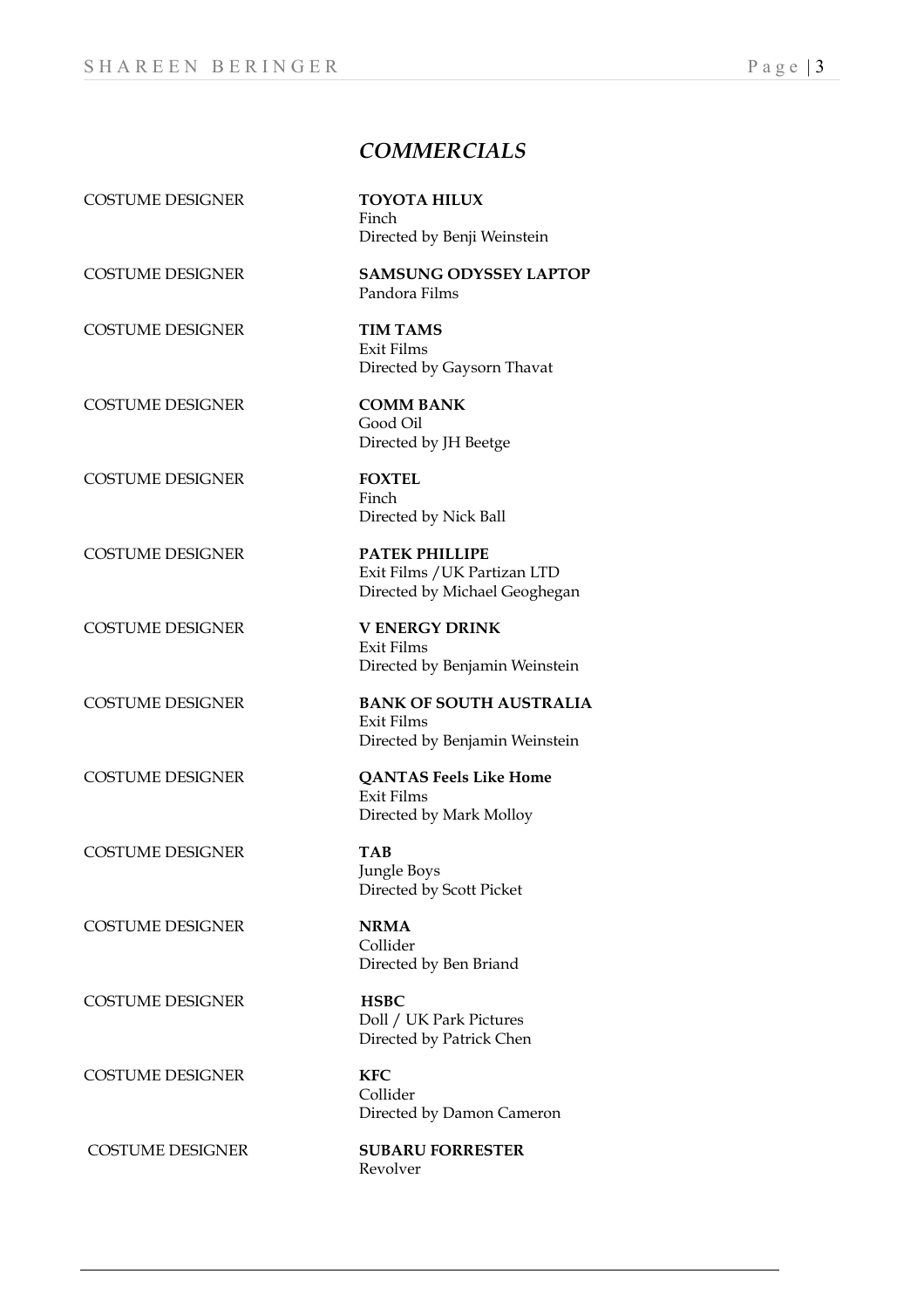| <b>COSTUME DESIGNER</b>   | Directed by Bruce Hunt<br><b>WOOLWORTHS RE-LAUNCH</b><br>Exit Films<br>Directed by Steven Carroll                      |                |
|---------------------------|------------------------------------------------------------------------------------------------------------------------|----------------|
| <b>COSTUME DESIGNER</b>   | <b>VODAPHONE</b><br><b>Film Construction</b><br>Directed by Jonathan Nyquist                                           |                |
| <b>COSTUME DESIGNER</b>   | <b>TELSTRA</b><br>Plaza Films<br>Directed by Paul Middleditch                                                          |                |
| <b>COSTUME DESIGNER</b>   | <b>PURE BLONDE</b><br>Directed by Paul Middleditch<br>Produced by Plaza Films<br>Produced by Nicole O'Donohue          |                |
|                           | <b>COSTUME DEPARTMENT</b>                                                                                              |                |
| <b>COSTUME SUPERVISOR</b> | <b>SOMERSAULT</b><br>Directed by Cate Shortland<br>Designed by Emily Seresin                                           | <b>FEATURE</b> |
| <b>ASSISTANT DESIGNER</b> | THE NIGHT WE CALLED IT A DAY                                                                                           | <b>FEATURE</b> |
| Designed by Emily Seresin | Directed by Paul Goldman                                                                                               |                |
| <b>HEAD COSTUME BUYER</b> | <b>MATRIX 2 AND 3</b><br>Directed by Kawoski Bros.<br>Produced by Warner Bros.<br>Designed by Kym Barrett              | <b>FEATURE</b> |
| <b>HEAD COSTUME BUYER</b> | <b>SYDNEY OLYMPIC GAMES 2000</b><br><b>OPENING / CLOSING CEREMONY</b>                                                  | <b>EVENTS</b>  |
| <b>COSTUME BUYER</b>      | THE MAN WHO SUED GOD<br>Designed by Lisa Meagher<br>Directed by Mark Joffe                                             | <b>FEATURE</b> |
| <b>COSTUME BUYER</b>      | <b>MONKEYS MASK</b><br>Designed by Emily Seresin<br>Directed by Samantha Lang<br>Produced by Robert Connolly           | <b>FEATURE</b> |
| <b>COSTUME BUYER</b>      | <b>STRANGE PLANET</b><br>Designed by Emily Seresin<br>Directed by Emma-Kate Croghan<br>Produced by Stavros Kazantzidis | <b>FEATURE</b> |
| <b>COSTUME ASISSTANT</b>  | <b>TWO HANDS</b><br>Designed by Emily Seresin<br>Directed by Gregor Jordan<br>Produced by Marion Macgowan              | <b>FEATURE</b> |